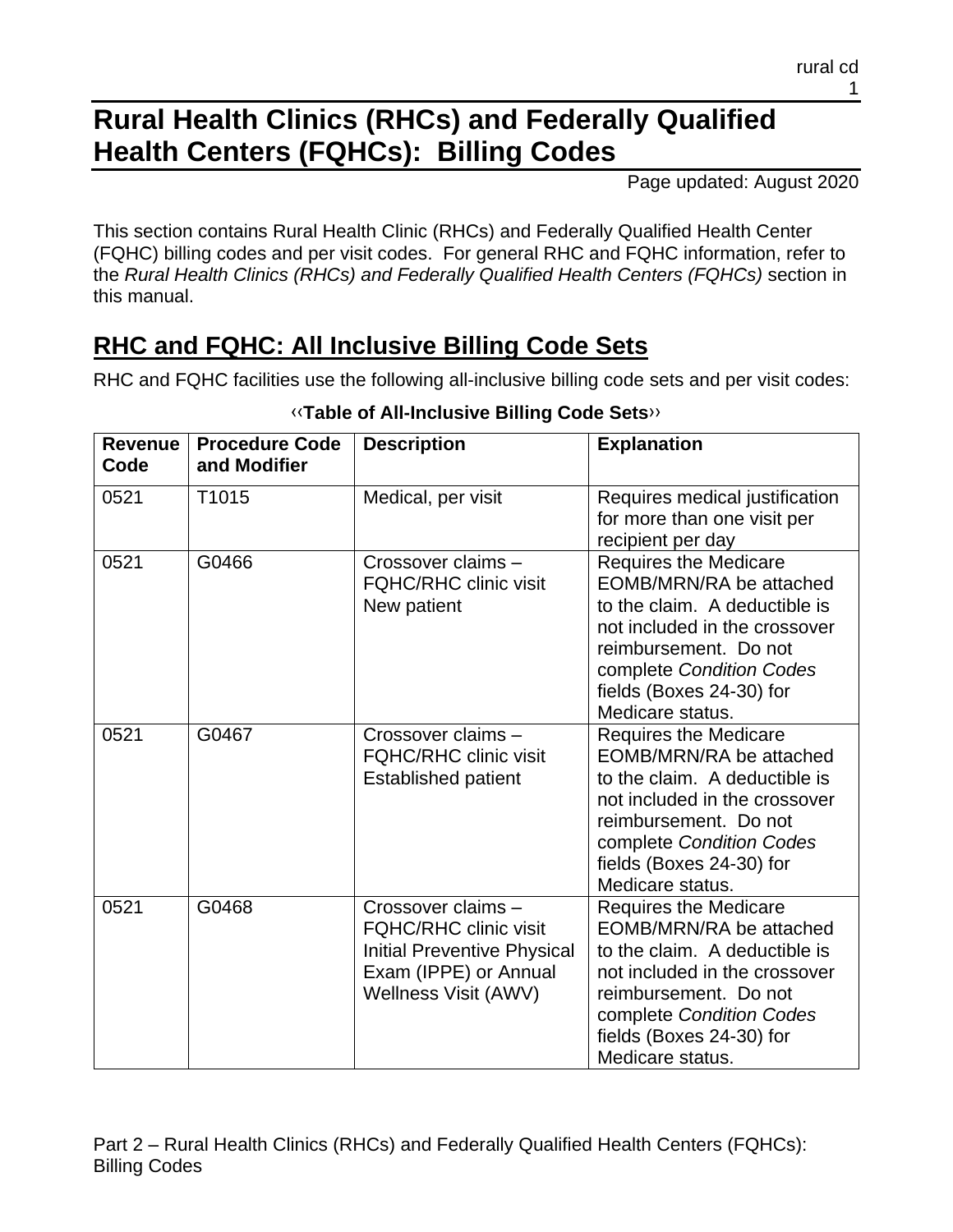| <b>Revenue</b><br>Code | <b>Procedure Code</b><br>and Modifier | <b>Description</b>                                                                                                      | <b>Explanation</b>                                                                                                                                                                                                             |
|------------------------|---------------------------------------|-------------------------------------------------------------------------------------------------------------------------|--------------------------------------------------------------------------------------------------------------------------------------------------------------------------------------------------------------------------------|
| 0522                   | G0466                                 | Crossover claims - Home<br>visit New patient                                                                            | <b>Requires the Medicare</b><br>EOMB/MRN/RA be attached<br>to the claim. A deductible is<br>not included in the crossover<br>reimbursement. Do not<br>complete Condition Codes<br>fields (Boxes 24-30) for<br>Medicare status. |
| 0522                   | G0467                                 | Crossover claims - Home<br>visit Established patient                                                                    | <b>Requires the Medicare</b><br>EOMB/MRN/RA be attached<br>to the claim. A deductible is<br>not included in the crossover<br>reimbursement. Do not<br>complete Condition Codes<br>fields (Boxes 24-30) for<br>Medicare status. |
| 0522                   | G0468                                 | Crossover claims - Home<br>visit Initial Preventive<br>Physical Exam (IPPE) or<br><b>Annual Wellness Visit</b><br>(AWV) | <b>Requires the Medicare</b><br>EOMB/MRN/RA be attached<br>to the claim. A deductible is<br>not included in the crossover<br>reimbursement. Do not<br>complete Condition Codes<br>fields (Boxes 24-30) for<br>Medicare status. |
| 0524                   | G0466                                 | Crossover claims - Visit<br>covered Part A stay at<br><b>SNF</b><br>New patient                                         | <b>Requires the Medicare</b><br>EOMB/MRN/RA be attached<br>to the claim. A deductible is<br>not included in the crossover<br>reimbursement. Do not<br>complete Condition Codes<br>fields (Boxes 24-30) for<br>Medicare status. |
| 0524                   | G0467                                 | Crossover claims - Visit<br>covered Part A stay at<br><b>SNF</b><br><b>Established patient</b>                          | <b>Requires the Medicare</b><br>EOMB/MRN/RA be attached<br>to the claim. A deductible is<br>not included in the crossover<br>reimbursement. Do not<br>complete Condition Codes<br>fields (Boxes 24-30) for<br>Medicare status. |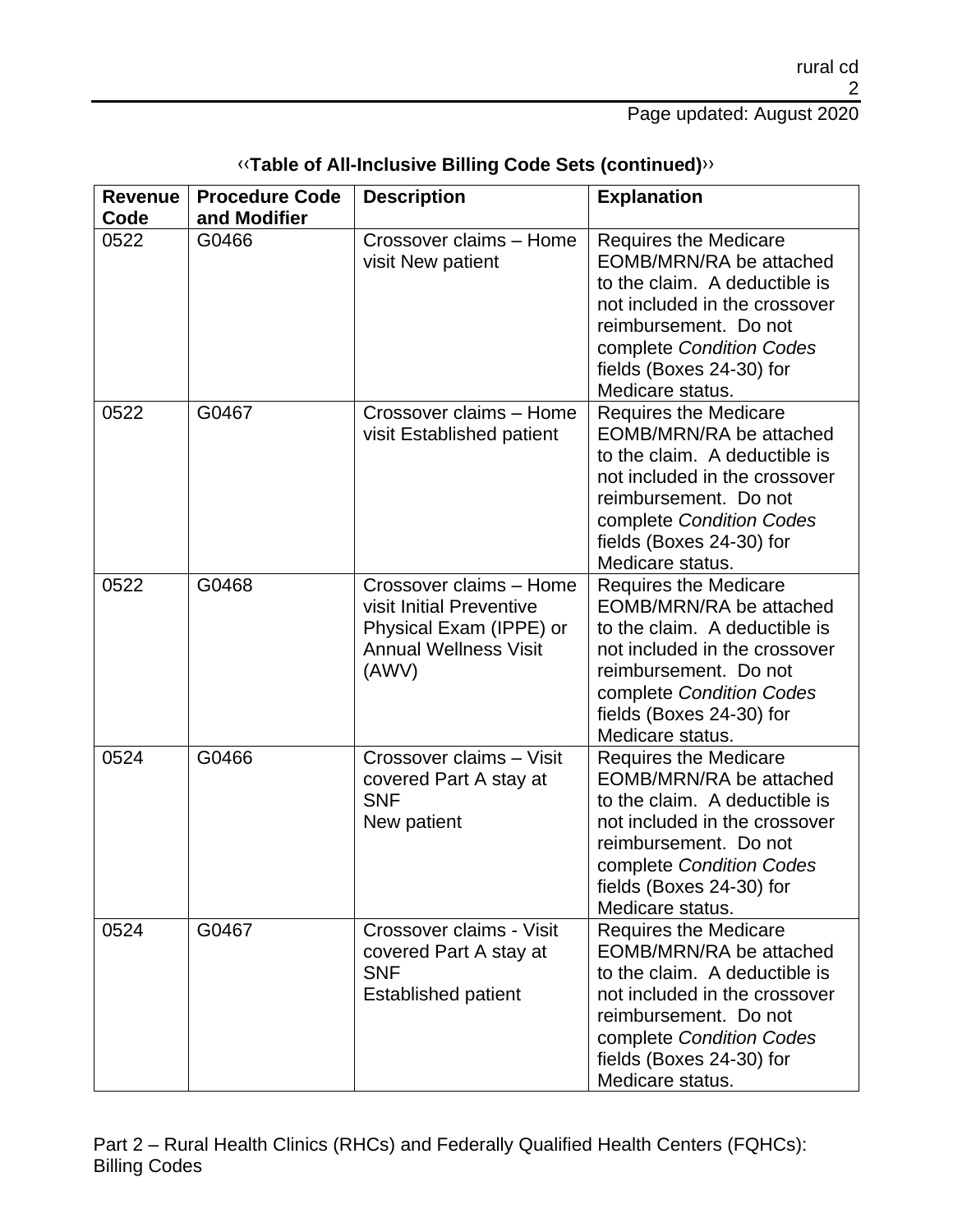Page updated: August 2020

| <b>Revenue</b><br>Code | <b>Procedure Code</b><br>and Modifier | <b>Description</b>                                                                                                                                          | <b>Explanation</b>                                                                                                                                                                                                             |
|------------------------|---------------------------------------|-------------------------------------------------------------------------------------------------------------------------------------------------------------|--------------------------------------------------------------------------------------------------------------------------------------------------------------------------------------------------------------------------------|
| 0524                   | G0468                                 | Crossover claims - Visit<br>(covered Part A stay) at<br><b>SNF Initial Preventive</b><br>Physical Exam (IPPE) or<br><b>Annual Wellness Visit</b><br>(AWV)   | <b>Requires the Medicare</b><br>EOMB/MRN/RA be attached<br>to the claim. A deductible is<br>not included in the crossover<br>reimbursement. Do not<br>complete Condition Codes<br>fields (Boxes 24-30) for<br>Medicare status. |
| 0525                   | G0466                                 | Crossover claims - FQHC<br>visit (not covered Part A<br>stay) at SNF<br>New patient                                                                         | <b>Requires the Medicare</b><br>EOMB/MRN/RA be attached<br>to the claim. A deductible is<br>not included in the crossover<br>reimbursement. Do not<br>complete Condition Codes<br>fields (Boxes 24-30) for<br>Medicare status. |
| 0525                   | G0467                                 | Crossover claims - FQHC<br>visit (not covered Part A<br>stay) at SNF<br><b>Established patient</b>                                                          | <b>Requires the Medicare</b><br>EOMB/MRN/RA be attached<br>to the claim. A deductible is<br>not included in the crossover<br>reimbursement. Do not<br>complete Condition Codes<br>fields (Boxes 24-30) for<br>Medicare status. |
| 0525                   | G0468                                 | Crossover claims - FQHC<br>visit (not covered Part A<br>stay) at SNF<br><b>Initial Preventive Physical</b><br>Exam (IPPE) or Annual<br>Wellness Visit (AWV) | <b>Requires the Medicare</b><br>EOMB/MRN/RA be attached<br>to the claim. A deductible is<br>not included in the crossover<br>reimbursement. Do not<br>complete Condition Codes<br>fields (Boxes 24-30) for<br>Medicare status. |
| 0527                   | G0466                                 | Crossover claims - FQHC<br>visiting nurse to home<br>New patient                                                                                            | <b>Requires the Medicare</b><br>EOMB/MRN/RA be attached<br>to the claim. A deductible is<br>not included in the crossover<br>reimbursement. Do not<br>complete Condition Codes<br>fields (Boxes 24-30) for<br>Medicare status. |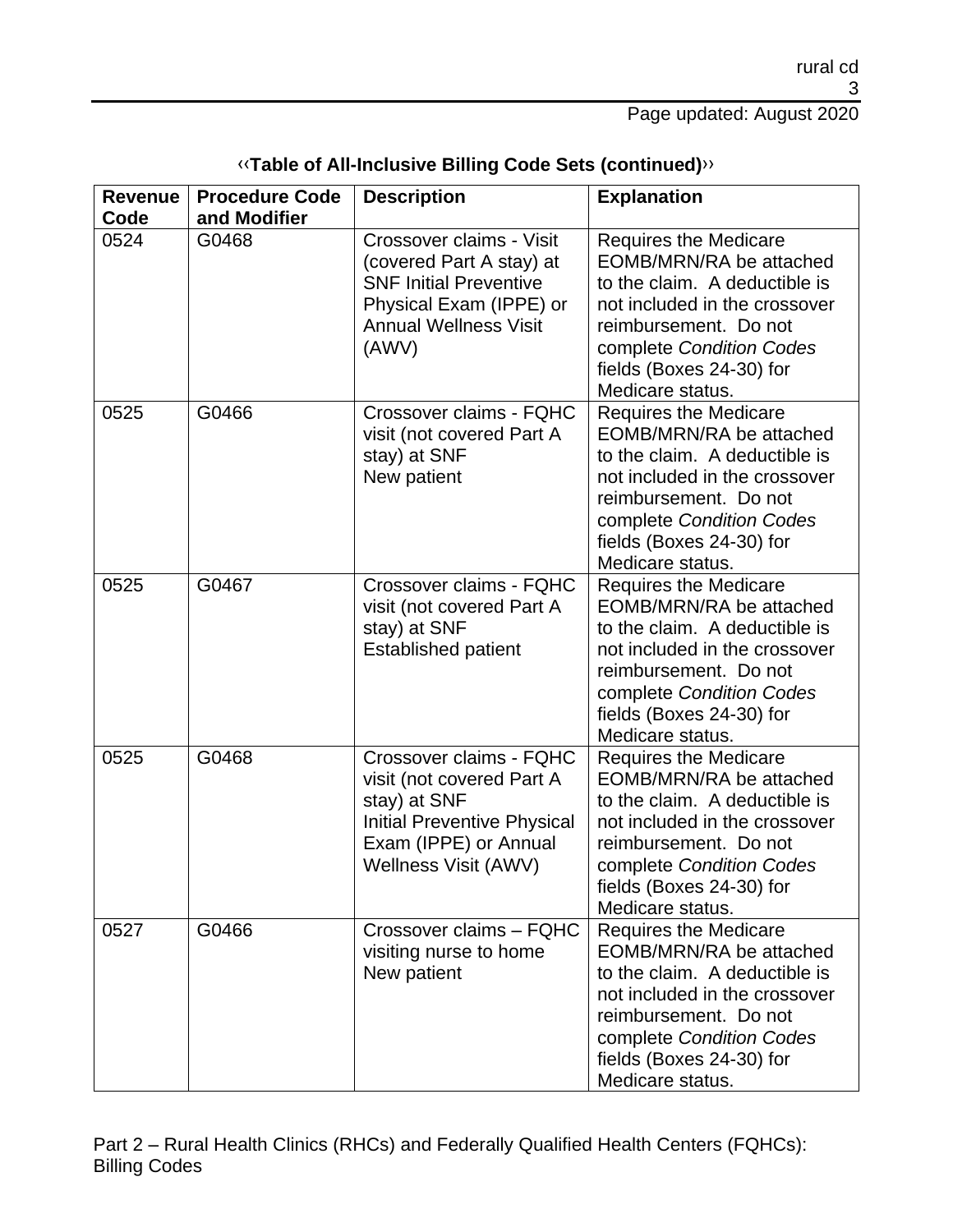Page updated: August 2020

| <b>Revenue</b><br>Code | <b>Procedure Code</b><br>and Modifier | <b>Description</b>                                                              | <b>Explanation</b>                                                                                                                                                                                                             |
|------------------------|---------------------------------------|---------------------------------------------------------------------------------|--------------------------------------------------------------------------------------------------------------------------------------------------------------------------------------------------------------------------------|
| 0527                   | G0467                                 | Crossover claims - FQHC<br>visiting nurse to home<br><b>Established patient</b> | <b>Requires the Medicare</b><br>EOMB/MRN/RA be attached<br>to the claim. A deductible is<br>not included in the crossover<br>reimbursement. Do not<br>complete Condition Codes<br>fields (Boxes 24-30) for<br>Medicare status. |
| 0527                   | G0468                                 | Crossover claims - FQHC<br>visiting nurse to home<br><b>IPPE or AWV</b>         | <b>Requires the Medicare</b><br>EOMB/MRN/RA be attached<br>to the claim. A deductible is<br>not included in the crossover<br>reimbursement. Do not<br>complete Condition Codes<br>fields (Boxes 24-30) for<br>Medicare status. |
| 0900                   | G0469                                 | Crossover claims -<br>Mental health visit<br>New patient                        | <b>Requires the Medicare</b><br>EOMB/MRN/RA be attached<br>to the claim. A deductible is<br>not included in the crossover<br>reimbursement. Do not<br>complete Condition Codes<br>fields (Boxes 24-30) for<br>Medicare status. |
| 0900                   | G0470                                 | Crossover claims -<br>Mental health visit<br><b>Established patient</b>         | <b>Requires the Medicare</b><br>EOMB/MRN/RA be attached<br>to the claim. A deductible is<br>not included in the crossover<br>reimbursement. Do not<br>complete Condition Codes<br>fields (Boxes 24-30) for<br>Medicare status. |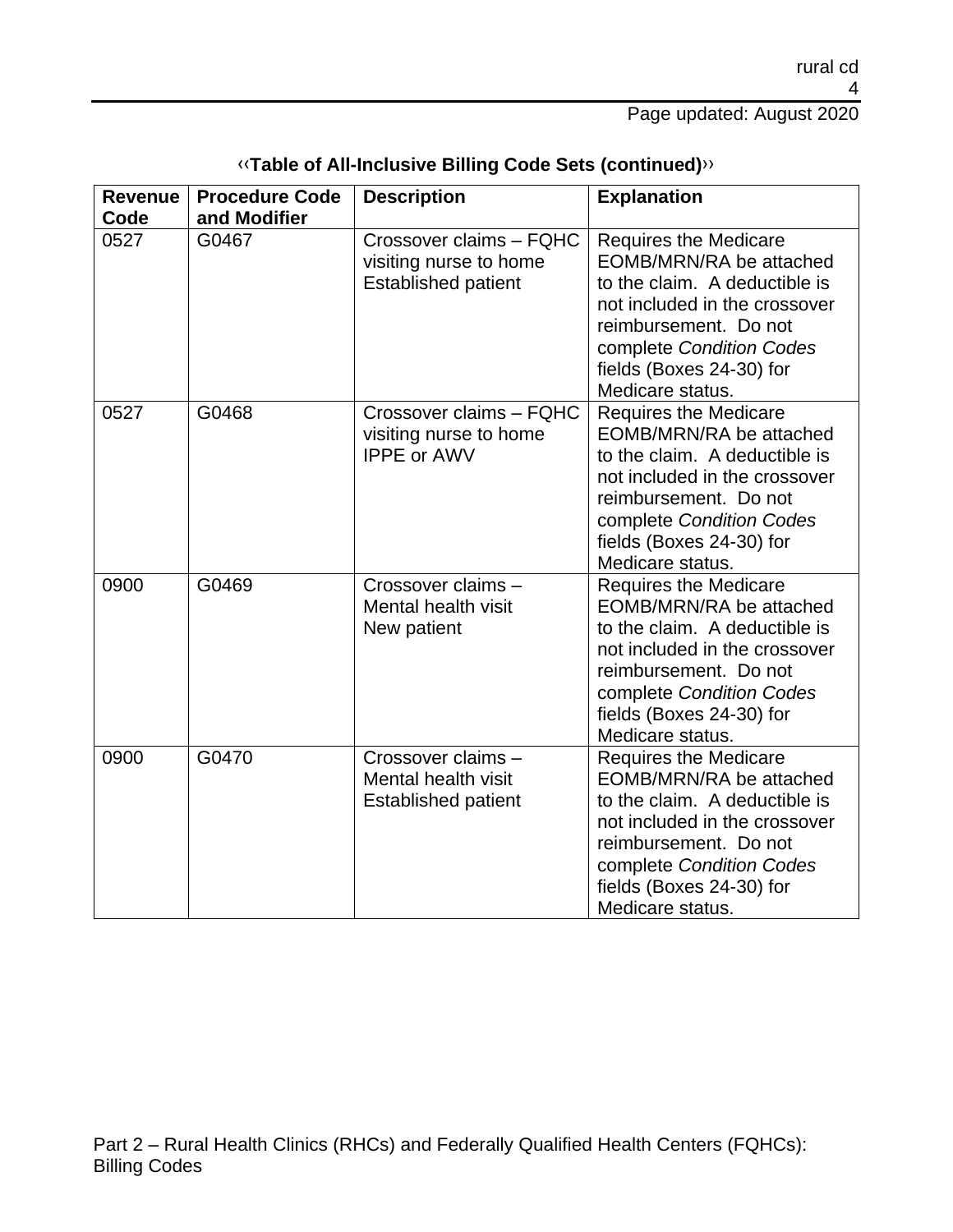## Page updated: August 2020

| <b>Revenue</b><br>Code | <b>Procedure Code</b><br>and Modifier | <b>Description</b>                                                                                           | <b>Explanation</b>                                                                                                                                                                                                                                                                                                                                          |
|------------------------|---------------------------------------|--------------------------------------------------------------------------------------------------------------|-------------------------------------------------------------------------------------------------------------------------------------------------------------------------------------------------------------------------------------------------------------------------------------------------------------------------------------------------------------|
| 0521                   | 92004                                 | Clinic visit optometry -<br>Facility-specific<br>all-inclusive rate<br>New patient                           | «None»                                                                                                                                                                                                                                                                                                                                                      |
| 0521                   | 92014                                 | Clinic visit optometry -<br>Facility-specific<br>all-inclusive rate<br><b>Established patient</b>            | «None»                                                                                                                                                                                                                                                                                                                                                      |
| 3103                   | «None»                                | <b>Community-Based Adult</b><br>Services (CBAS) Regular<br>day of service                                    | Minimum four-hour day at the<br>center excluding<br>transportation time. Refer to<br>the Community-Based Adult<br>Services (CBAS) section of<br>the appropriate Part 2 manual.                                                                                                                                                                              |
| 3101                   | 99205                                 | <b>Community-Based Adult</b><br>Services (CBAS) Initial<br>assessment day (with<br>subsequent attendance)    | Limit of up to three<br>assessment days. Same<br>center may not bill for<br>assessment days again within<br>12 months of the last day of<br>service. If the participant<br>transfers to another center, up<br>to three assessment days<br>may be billed by the second<br>center without the 12-month<br>restriction of the previous<br>center's assessment. |
| 3101                   | T1015                                 | <b>Community-Based Adult</b><br>Services (CBAS) Initial<br>assessment day (without<br>subsequent attendance) | A statement explaining why<br>the participant did not attend<br>the center subsequent to<br>assessment must be entered<br>in the Remarks area of the<br>claim (same limitations as for<br>other billing code sets<br>associated with revenue code<br>3101).                                                                                                 |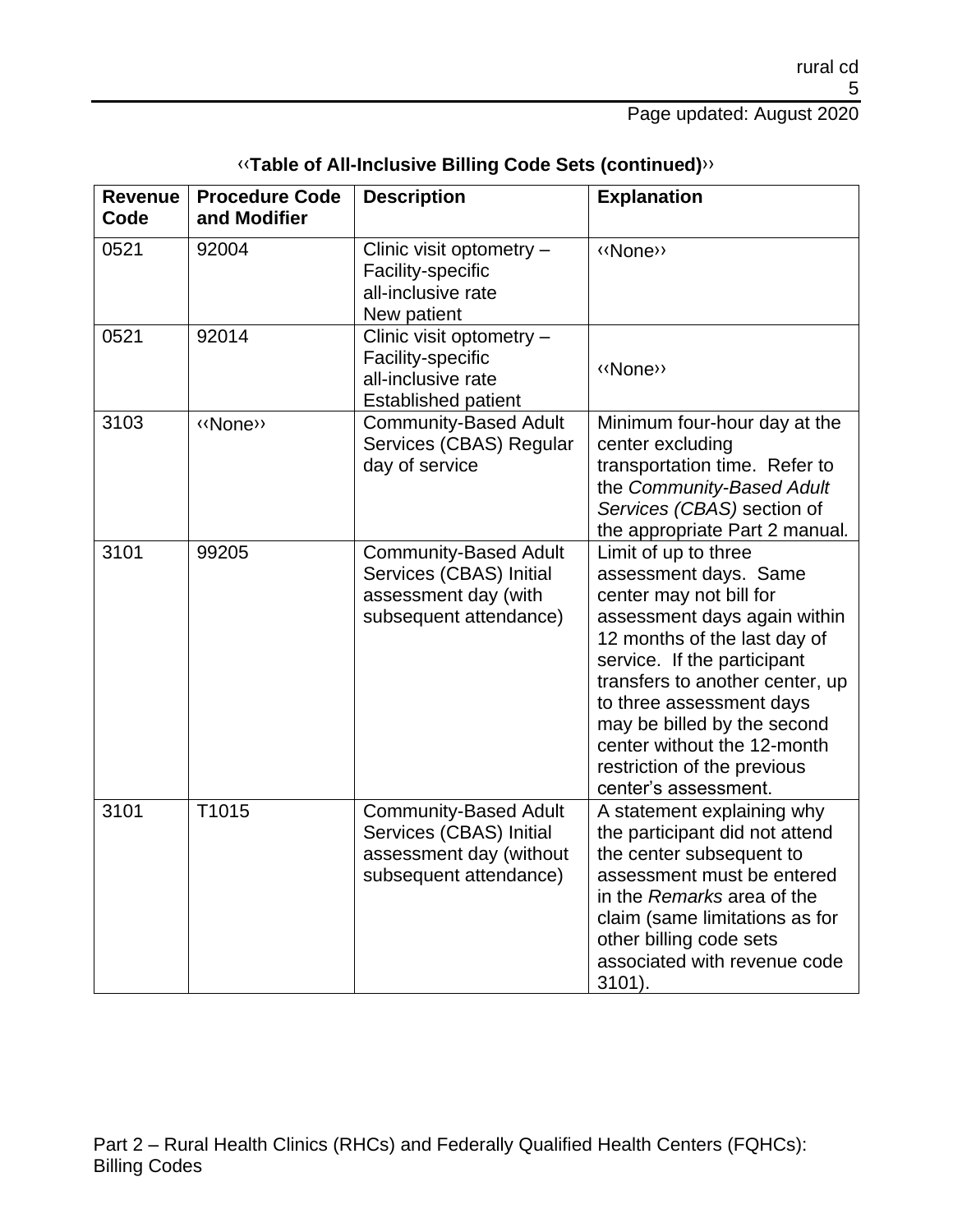| <b>Revenue</b><br>Code | <b>Procedure Code</b><br>and Modifier | <b>Description</b>                                                       | <b>Explanation</b>                                                                                                                                                                                                              |
|------------------------|---------------------------------------|--------------------------------------------------------------------------|---------------------------------------------------------------------------------------------------------------------------------------------------------------------------------------------------------------------------------|
| 3103                   | T <sub>1023</sub>                     | <b>Community-Based Adult</b><br>Services (CBAS)<br><b>Transition day</b> | Limit of five days per<br>participant's lifetime. A<br>statement that the Physician<br><b>Authorization and Medical</b><br>Information form is on file at<br>the center must be entered in<br>the Remarks area of the<br>claim. |

### **Table of All-Inclusive Billing Code Sets (continued)**

CBAS is not an FQHC or RHC service; however, CBAS is a Medi-Cal waiver benefit that an FQHC or RHC may provide and is reimbursable at the CBAS rate. The CBAS benefit billing codes and rates are described in the *Community-Based Adult Services* section of the appropriate Part 2 provider manual.

For a reimbursable CBAS visit, FQHCs and RHCs must render a service for a minimum of four hours per billable day, pursuant to requirements in the *Community-Based Adult Services* provider manual section.

## **Dental Services Provided**

[‹‹F](#page-15-0)QHC and RHC clinic providers may render any dental service in a face-to-face encounter between a billable treating provider and an eligible patient that is within the scope of the treating provider's practice, complies with the *Medi-Cal Dental Manual of Criteria and Schedule of Maximum Allowances*

(*https://dental.dhcs.ca.gov/Dental\_Providers/Denti-Cal/Provider\_Handbook/*), and determined to be medically necessary pursuant to California *Welfare and Institutions Code* (W&I Code), Section 14059.5[.››](#page-15-1) Each provider shall develop a treatment plan that optimizes preventative and therapeutic care and that is in the patient's best interest, taking into consideration their overall health status. All phases of the treatment plan shall be rendered in a safe, effective, equitable, patient-centered, timely, and efficient manner.

For dental services, documentation should be consistent with the standards set forth in the *Manual of Criteria and Schedule of Maximum Allowances* of the Medi-Cal Dental Provider Handbook and all state laws.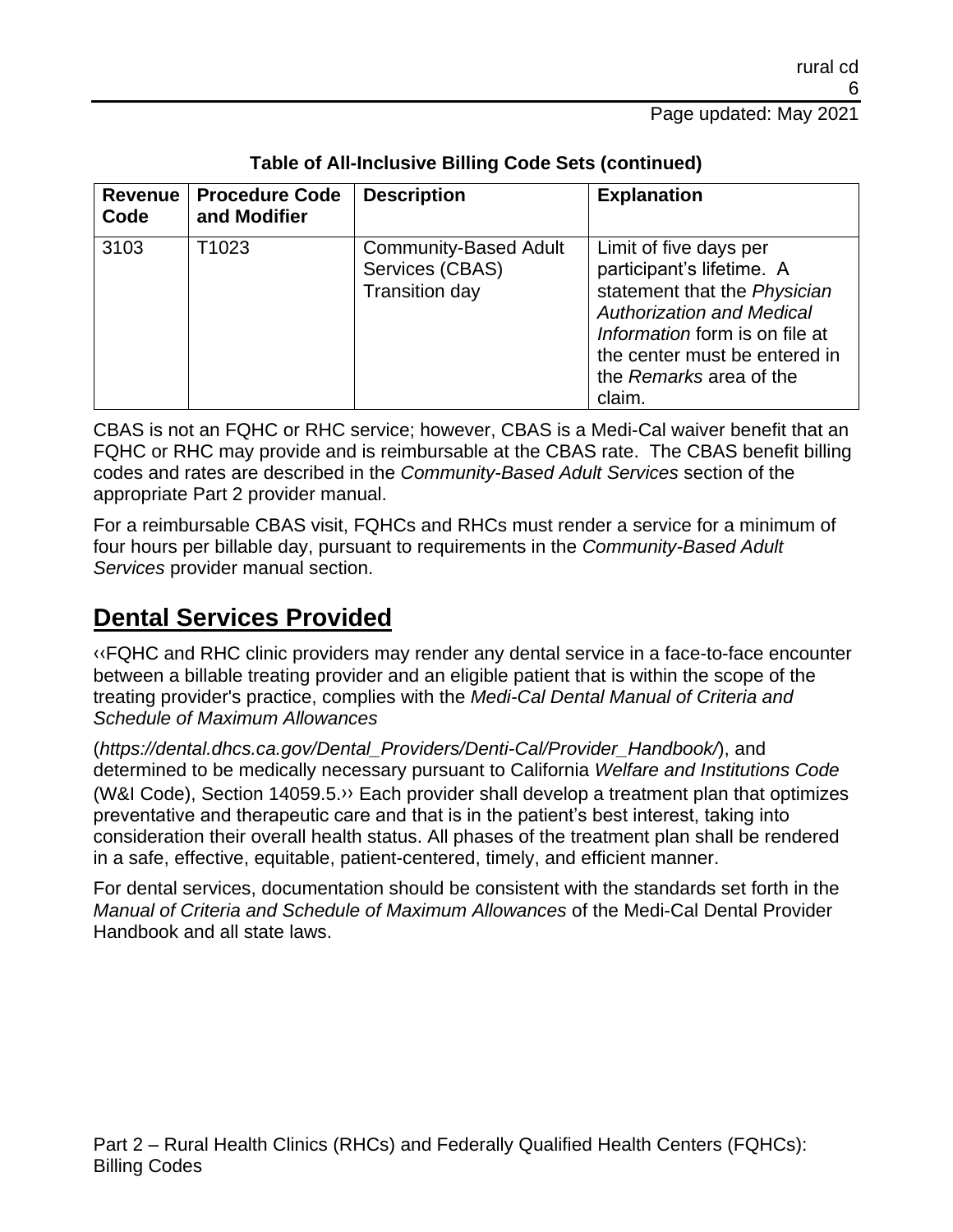# **RHC and FQHC: All-Inclusive Per Visit Codes**

RHC and FQHC facilities use the following all-inclusive per visit codes:

### **Table of Per Visit Codes**

| Code | <b>Per Visit   Description</b> | <b>Explanation</b>                                                                                                                                                      | Program   |
|------|--------------------------------|-------------------------------------------------------------------------------------------------------------------------------------------------------------------------|-----------|
| 03   | <b>Dental Services</b>         | This code is for FFS beneficiaries. «For  <br>recipients enrolled in Medi-Cal Dental<br>managed care plans, providers can bill<br>the managed care differential rate. » | RHC, FQHC |

## **Services for Recipients In Managed Care and Capitated Medicare Advantage Plans**

[‹‹R](#page-15-0)HC and FQHC facilities use Managed Care Differential rate billing code sets when billing for services rendered to enrollees of Medi-Cal and Medi-Cal Dental managed care plans (and the service is covered by the plan)[.››](#page-15-1)

RHC and FQHC facilities use the appropriate Capitated Medicare Advantage Plans billing code sets when billing for services rendered to Medi-Cal-only recipients enrolled in capitated Medicare Advantage Plans.

[‹‹I](#page-15-0)f a Medi-Cal recipient presents themselves to the clinic for treatment and the clinic finds the recipient is enrolled in a Medi-Cal Managed Care Plan, or if located in Los Angeles County or Sacramento County and the recipient also is enrolled in a Medi-Cal Dental managed care pla[n\\*,](#page-15-2) the clinic can render services and submit a claim to Medi-Cal[.››](#page-15-1) However, the RHC and FQHC facility is required to redirect the recipient to their "in-network" managed care provider and document this referral in the recipient's medical records. [‹‹W](#page-15-0)hile Medi-Cal beneficiaries in managed care plans and Medi-Cal Dental managed care plans are required to be treated by in-network providers, except in emergencies or other isolated instances, RHC and FQHC facilities that provide services in these circumstances must maintain proof of payment or denial from the managed care plan[.››](#page-15-1)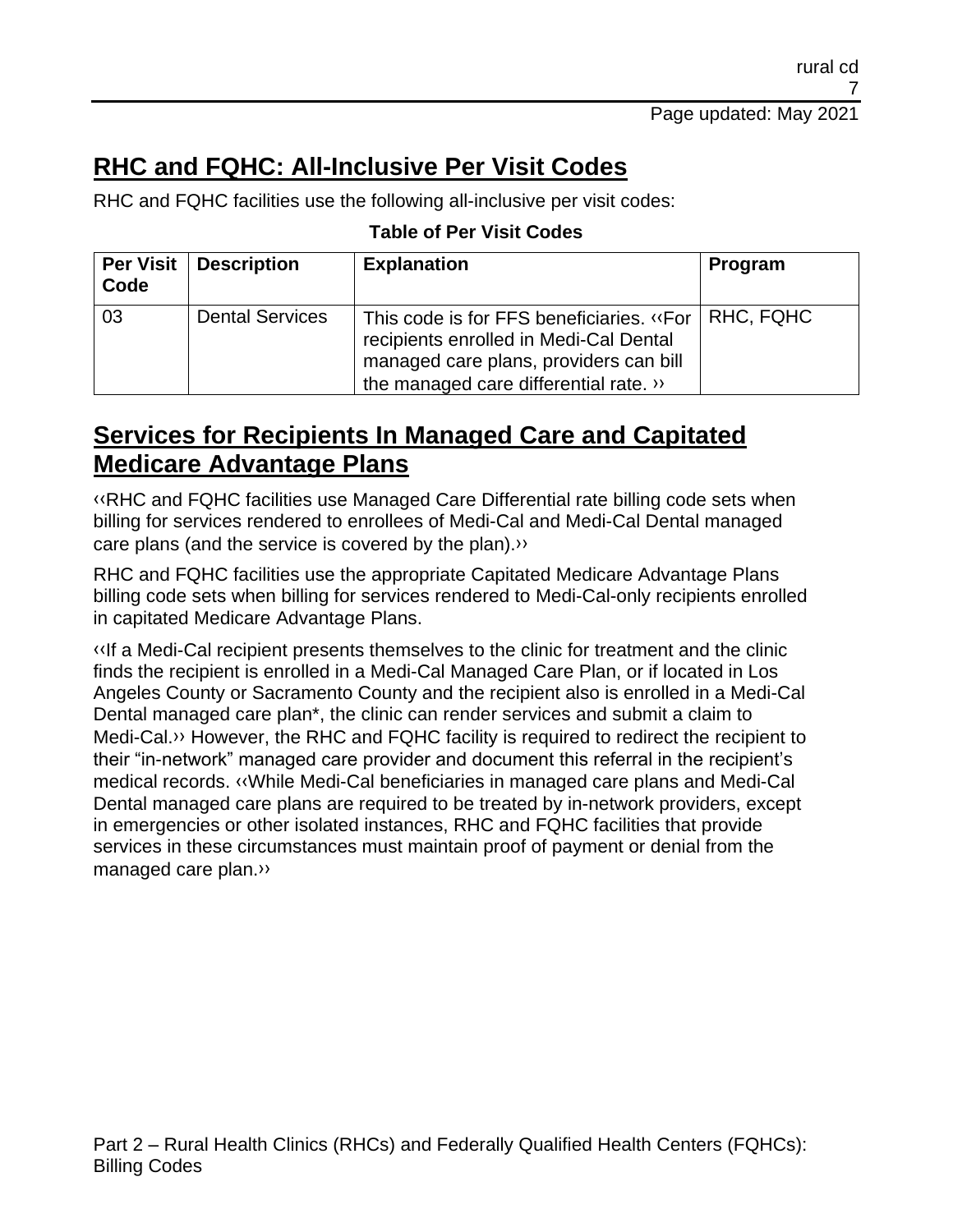Page updated: May 2021

| Table of Codes for Services for Recipients In Managed Care and Capitated Medicare |
|-----------------------------------------------------------------------------------|
| <b>Advantage Plans</b>                                                            |

| <b>Revenue</b><br>Code | <b>Procedure Code</b><br>and Modifier | <b>Description</b>                                                                                                                                                                        | <b>Explanation</b>                                                                                                                                                                                                                                                                                                                                                                                                                                                                                                                                                                                                                                                                                                                                                                             |
|------------------------|---------------------------------------|-------------------------------------------------------------------------------------------------------------------------------------------------------------------------------------------|------------------------------------------------------------------------------------------------------------------------------------------------------------------------------------------------------------------------------------------------------------------------------------------------------------------------------------------------------------------------------------------------------------------------------------------------------------------------------------------------------------------------------------------------------------------------------------------------------------------------------------------------------------------------------------------------------------------------------------------------------------------------------------------------|
| 0521                   | T <sub>1015</sub><br><b>SE</b>        | «Managed care<br>differential rate, covered<br>by managed care and<br>rendered to recipients<br>enrolled in Medi-Cal<br>managed care plans and<br>Medi-Cal Dental managed<br>care plans>> | <b>«RHC and FQHC services</b><br>covered by and rendered to<br>recipients enrolled in Medi-Cal<br>managed care plans or<br>Medi-Cal Dental managed<br>care plan (Los Angeles<br><b>County and Sacramento</b><br>County) $\lambda$ . $\lambda$ The rate for this<br>code approximates the<br>difference between weighted<br>average payments received<br>from the managed care<br>plan(s) and Medicare (for dual<br>eligibles) rendered on a per<br>visit basis, versus the<br><b>Prospective Payment System</b><br>(PPS) rate. Two Managed<br><b>Care Differential Rate</b><br>services with more than one<br>health professional and<br>multiple encounters with the<br>same health professional that<br>take place on the same day<br>and at a single location<br>constitute a single visit. |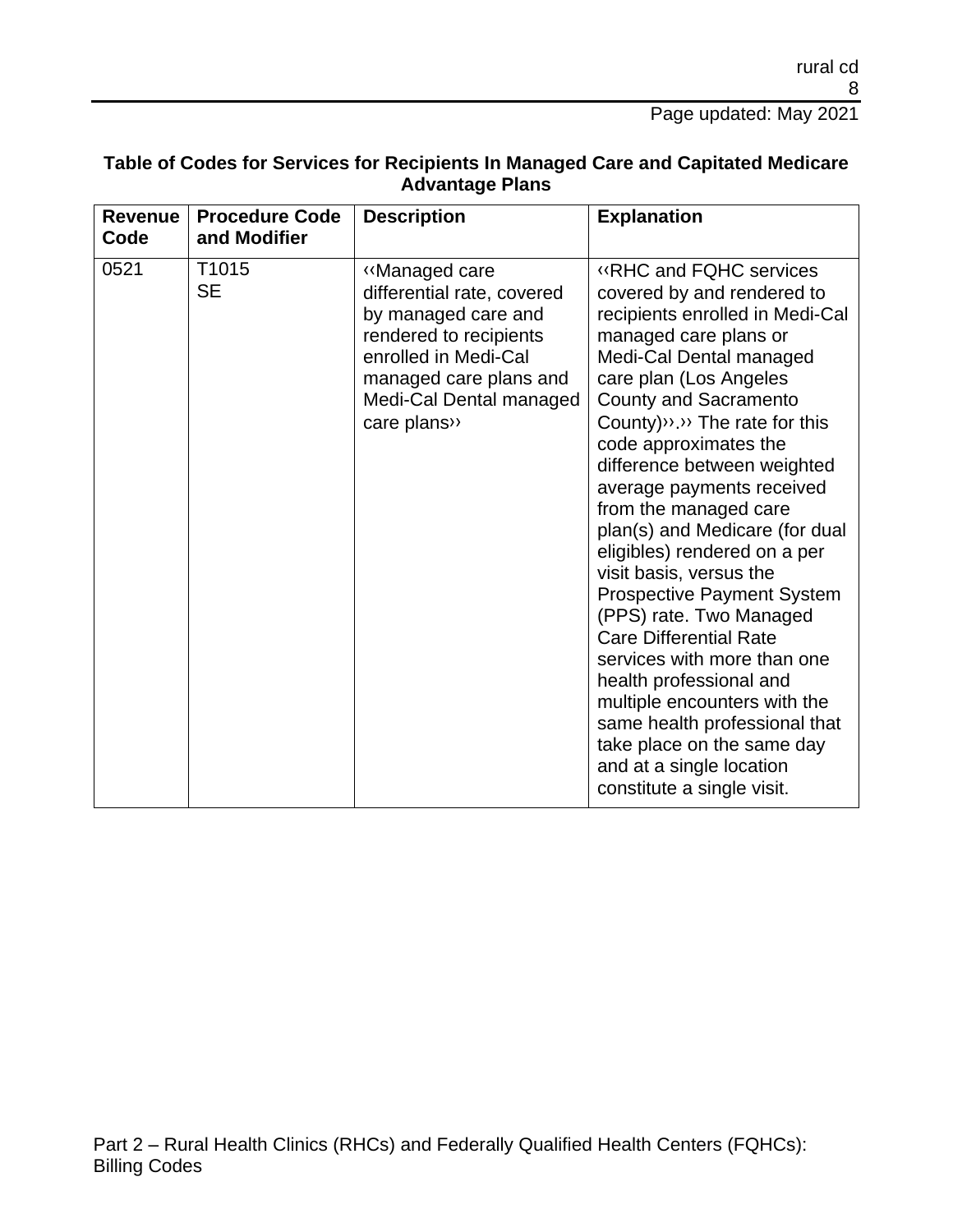## **Services for Recipients In Managed Care and Capitated Medicare Advantage Plans**

[‹‹R](#page-15-0)HC and FQHC facilities use Managed Care Differential rate billing code sets when billing for services rendered to enrollees of Medi-Cal and Medi-Cal Dental managed care plans (and the service is covered by the plan)[.››](#page-15-1)

RHC and FQHC facilities use the appropriate Capitated Medicare Advantage Plans billing code sets when billing for services rendered to Medi-Cal-only recipients enrolled in capitated Medicare Advantage Plans.

[‹‹I](#page-15-0)f a Medi-Cal recipient presents themselves to the clinic for treatment and the clinic finds the recipient is enrolled in a Medi-Cal Managed Care Plan, or if located in Los Angeles or Sacramento county and the recipient also is enrolled in a Medi-Cal Dental managed care pla[n\\*,](#page-15-2) the clinic can render services and submit a claim to Medi-Cal[.››](#page-15-1)  However, the RHC and FQHC facility is required to redirect the recipient to their "in-network" managed care provider and document this referral in the recipient's medical records. [‹‹W](#page-15-0)hile Medi-Cal beneficiaries in managed care plans and Medi-Cal Dental managed care plans are required to be treated by in-network providers, except in emergencies or other isolated instances, RHC and FQHC facilities that provide services in these circumstances must maintain proof of payment or denial from the managed care plan[.››](#page-15-1)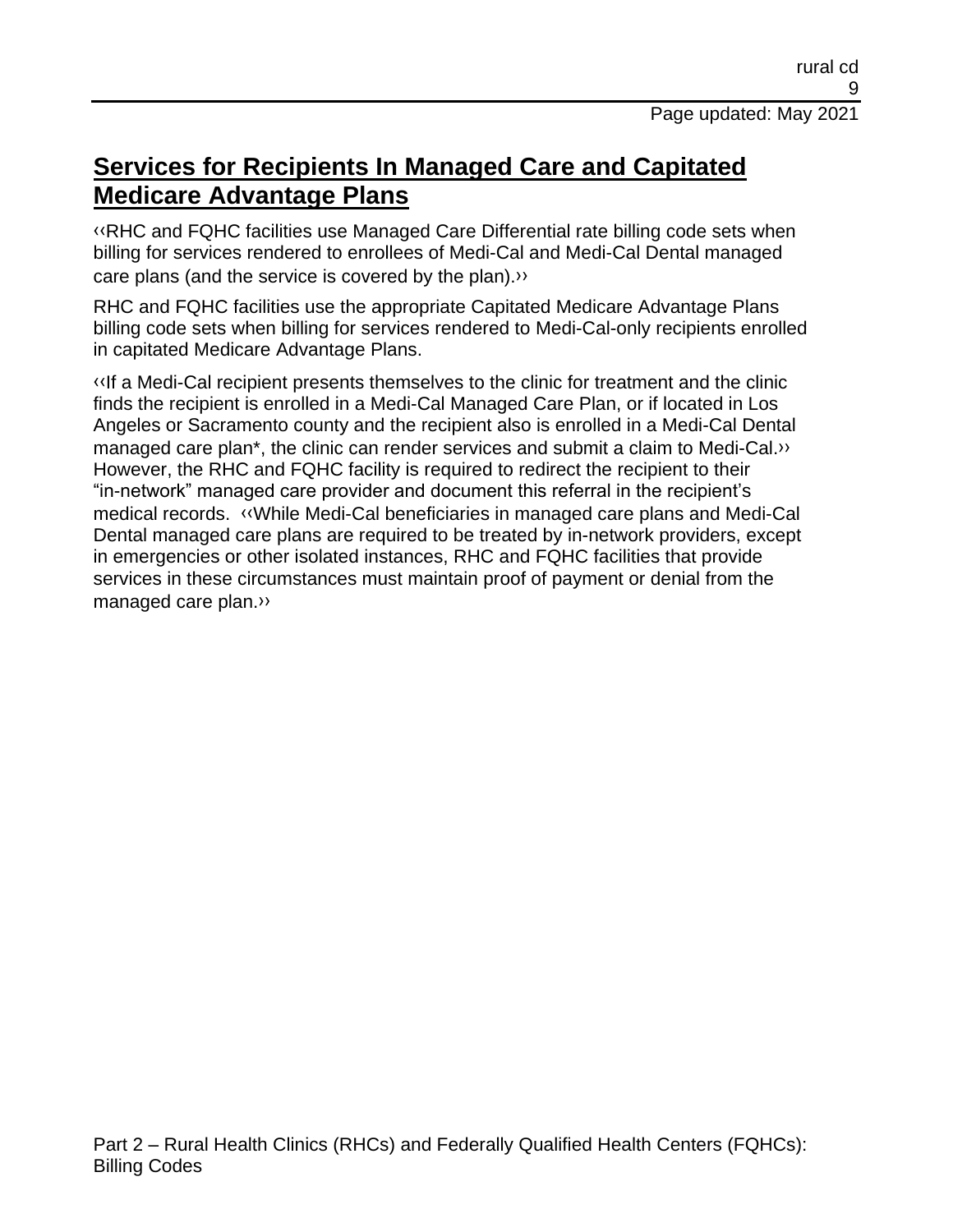Page updated: May 2021

| <b>Revenue</b><br>Code | <b>Procedure Code</b><br>and Modifier | <b>Description</b>                                                                                                                                                                        | <b>Explanation</b>                                                                                                                                                                                                                                                                                                                                                                                                                                                                                                                                                                                                                                                                                                                                                                               |
|------------------------|---------------------------------------|-------------------------------------------------------------------------------------------------------------------------------------------------------------------------------------------|--------------------------------------------------------------------------------------------------------------------------------------------------------------------------------------------------------------------------------------------------------------------------------------------------------------------------------------------------------------------------------------------------------------------------------------------------------------------------------------------------------------------------------------------------------------------------------------------------------------------------------------------------------------------------------------------------------------------------------------------------------------------------------------------------|
| 0521                   | T <sub>1015</sub><br><b>SE</b>        | «Managed care<br>differential rate, covered<br>by managed care and<br>rendered to recipients<br>enrolled in Medi-Cal<br>managed care plans and<br>Medi-Cal Dental managed<br>care plans>> | <b>«RHC and FQHC services</b><br>covered by and rendered to<br>recipients enrolled in Medi-Cal<br>managed care plans or<br>Medi-Cal Dental managed<br>care plan (Los Angeles and<br>Sacramento counties). <sup>33</sup> The<br>rate for this code<br>approximates the difference<br>between weighted average<br>payments received from the<br>managed care plan(s) and<br>Medicare (for dual eligibles)<br>rendered on a per visit basis,<br>versus the Prospective<br>Payment System (PPS) rate.<br><b>Two Managed Care</b><br>Differential Rate services with<br>more than one health<br>professional and multiple<br>encounters with the same<br>health professional that take<br>place on the same day and at<br>a single location constitute a<br>single visit.<br>(continued on next page) |

### **Table of Codes for Services for Recipients In Managed Care and Capitated Medicare Advantage Plans**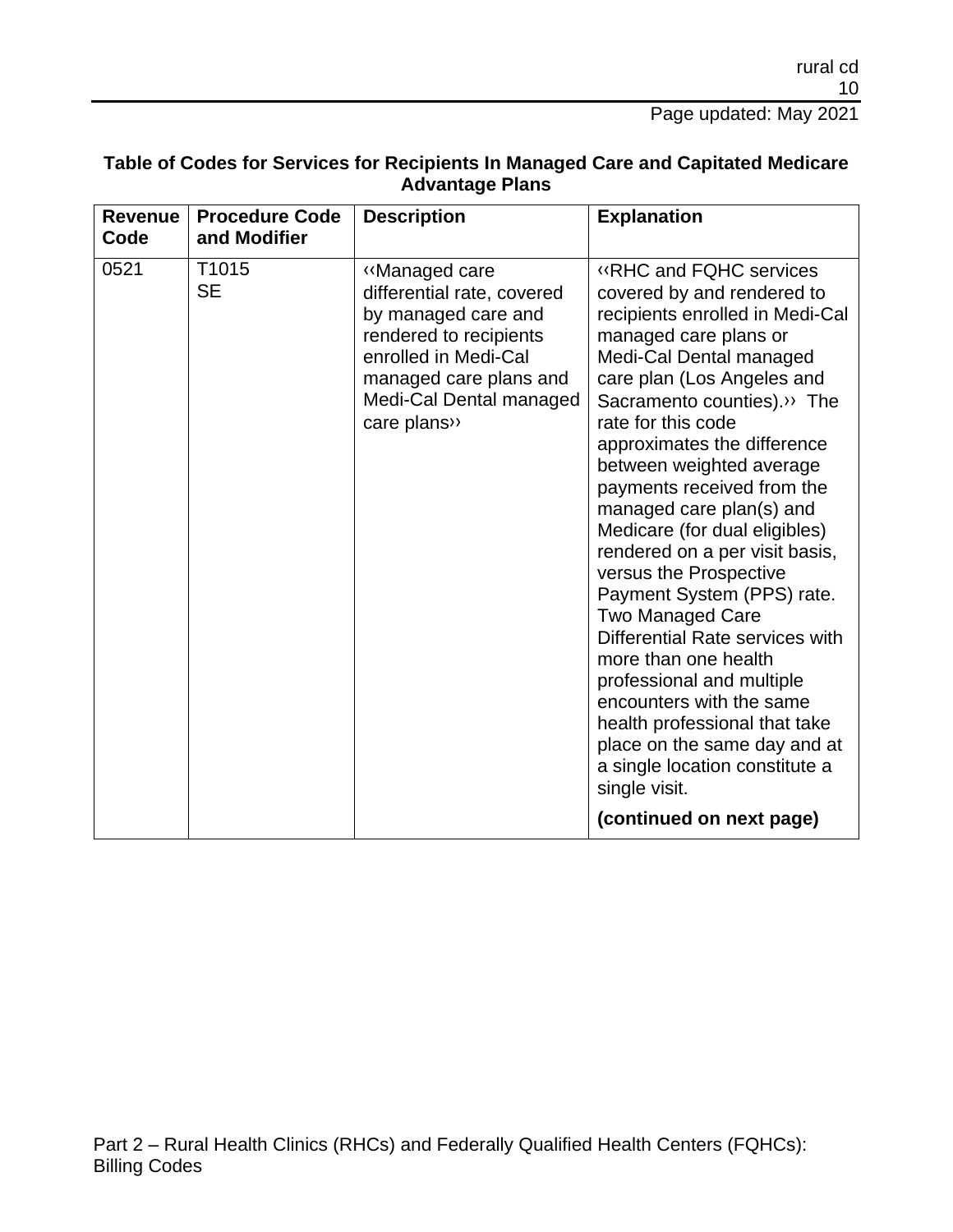Page updated: May 2021

| <b>Revenue</b><br>Code | <b>Procedure Code</b><br>and Modifier | <b>Description</b>                                                                                                                                                                        | <b>Explanation</b>                                                                                                                                                                                                                                                                                                                                                                                                                                                                                                                                                                                                                                                                                                                                                                             |
|------------------------|---------------------------------------|-------------------------------------------------------------------------------------------------------------------------------------------------------------------------------------------|------------------------------------------------------------------------------------------------------------------------------------------------------------------------------------------------------------------------------------------------------------------------------------------------------------------------------------------------------------------------------------------------------------------------------------------------------------------------------------------------------------------------------------------------------------------------------------------------------------------------------------------------------------------------------------------------------------------------------------------------------------------------------------------------|
| 0521                   | T1015<br><b>SE</b>                    | «Managed care<br>differential rate, covered<br>by managed care and<br>rendered to recipients<br>enrolled in Medi-Cal<br>managed care plans and<br>Medi-Cal Dental managed<br>care plans>> | The exception is that two<br>visits may be billed in the<br>following instances; when a<br>patient is seen by a health<br>professional or CPSP<br>practitioner and also receives<br>dental services on the same<br>day are reimbursable per day,<br>per recipient, one medical and<br>one dental, without medical<br>justification; and when a<br>patient – after the first<br>visit - suffers illness or injury<br>that requires another health<br>diagnosis or treatment, two<br>visits may be counted.<br>Medical justification is<br>required in the Remarks field<br>(Box 80) or on an attachment<br>to the claim. Refer to Figure 1<br>in the Rural Health Clinics<br>(RHC) and Federally Qualified<br><b>Health Centers (FQHC) Billing</b><br><b>Example section in this</b><br>manual. |

### **Table of Codes for Services for Recipients In Managed Care and Capitated Medicare Advantage Plans (continued)**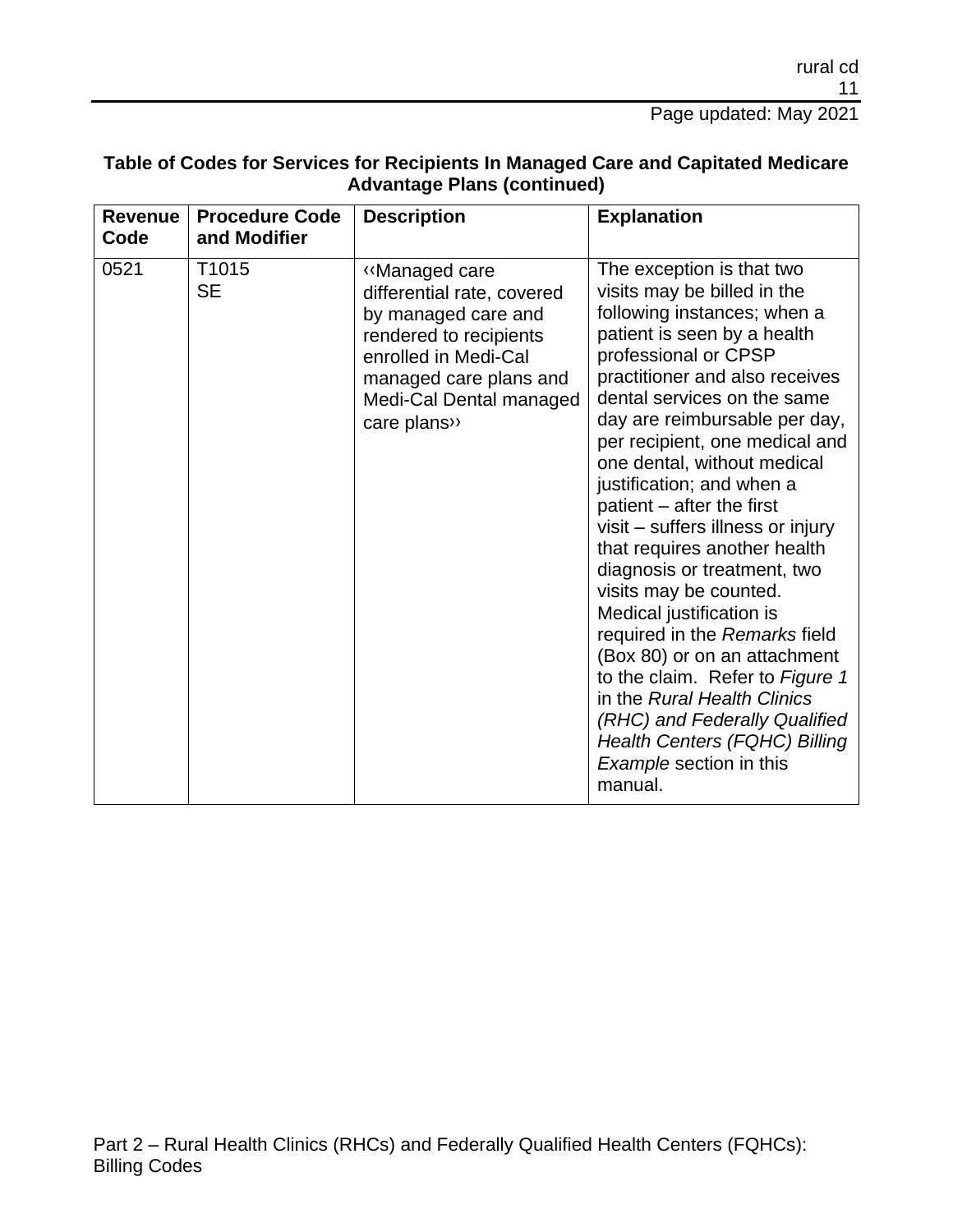| <b>Revenue</b><br>Code | <b>Procedure Code</b><br>and Modifier | <b>Description</b>                                                                                                                  | <b>Explanation</b>                                                                                                                                                                                                                                |
|------------------------|---------------------------------------|-------------------------------------------------------------------------------------------------------------------------------------|---------------------------------------------------------------------------------------------------------------------------------------------------------------------------------------------------------------------------------------------------|
| 0529                   | G0466                                 | <b>Capitated Medicare</b><br><b>Advantage Plans New</b><br>patient                                                                  | Requires justification for<br>absence of the Medicare<br>EOMB/MRN/RA from the<br>claim. A deductible is not<br>included in the crossover<br>reimbursement. Do not<br>complete Condition Codes<br>fields (Boxes 24 and 25) for<br>Medicare status. |
| 0529                   | G0467                                 | <b>Capitated Medicare</b><br><b>Advantage Plans</b><br><b>Established patient</b>                                                   | Requires justification for<br>absence of the Medicare<br>EOMB/MRN/RA from the<br>claim. A deductible is not<br>included in the crossover<br>reimbursement. Do not<br>complete Condition Codes<br>fields (Boxes 24 and 25) for<br>Medicare status. |
| 0529                   | G0468                                 | <b>Capitated Medicare</b><br>Advantage Plans Initial<br><b>Preventive Physical Exam</b><br>(IPPE) or Annual<br>Wellness Visit (AWV) | Requires justification for<br>absence of the Medicare<br>EOMB/MRN/RA from the<br>claim. A deductible is not<br>included in the crossover<br>reimbursement. Do not<br>complete Condition Codes<br>fields (Boxes 24 and 25) for<br>Medicare status. |
| 0529                   | G0469                                 | <b>Capitated Medicare</b><br><b>Advantage Plans Mental</b><br>health<br>New patient                                                 | Requires justification for<br>absence of the Medicare<br>EOMB/MRN/RA from the<br>claim. A deductible is not<br>included in the crossover<br>reimbursement. Do not<br>complete Condition Codes<br>fields (Boxes 24 and 25) for<br>Medicare status. |

### [‹‹](#page-15-0)**Table of Codes for Services for Recipients In Managed Care and Capitated Medicare Advantage Plans (continued)**[››](#page-15-1)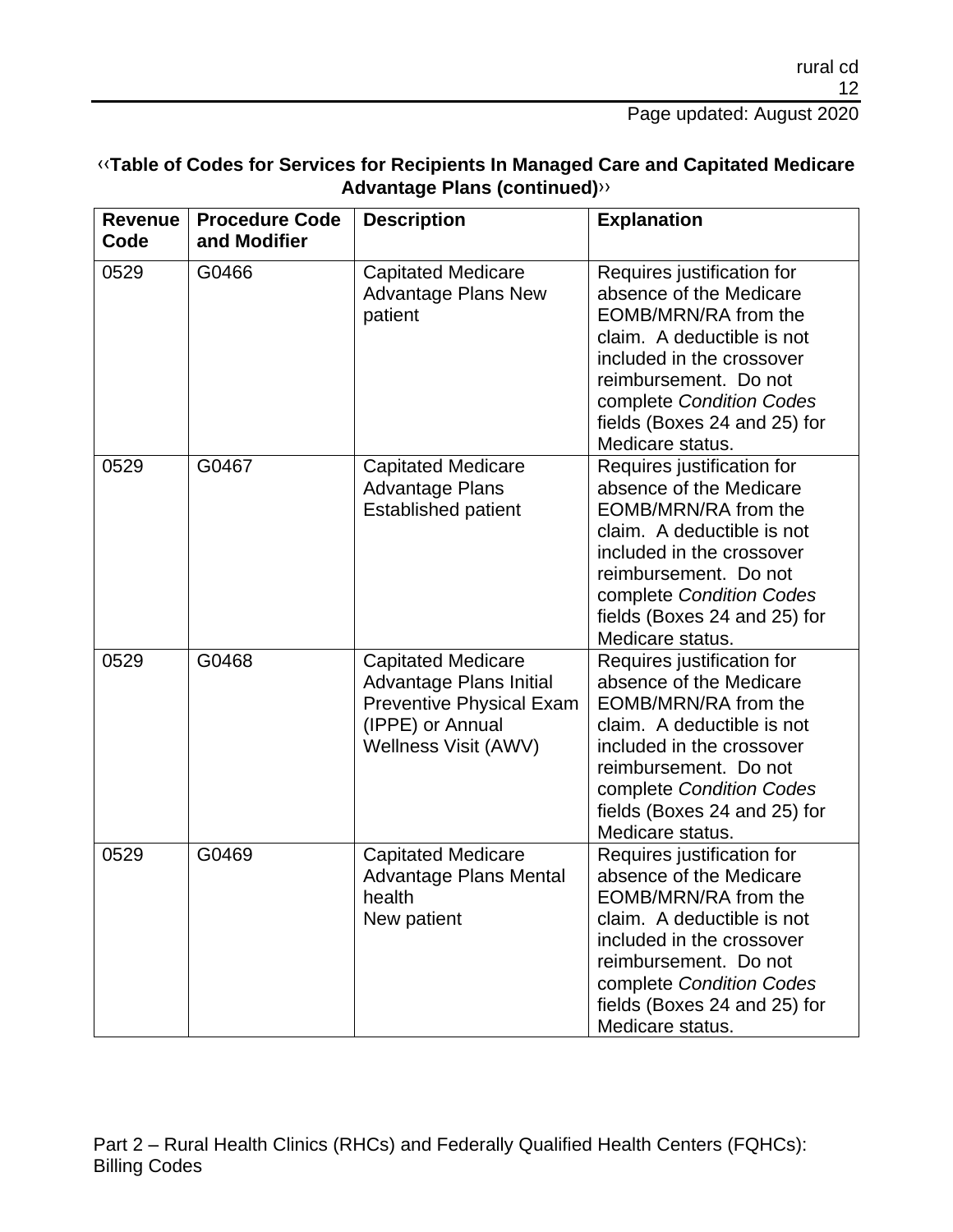### [‹‹](#page-15-0)**Table of Codes for Services for Recipients In Managed Care and Capitated Medicare Advantage Plans (continued)**[››](#page-15-1)

| <b>Revenue</b><br>Code | <b>Procedure Code</b><br>and Modifier | <b>Description</b>                                                                                 | <b>Explanation</b>                                                                                                                                                                                                                                |
|------------------------|---------------------------------------|----------------------------------------------------------------------------------------------------|---------------------------------------------------------------------------------------------------------------------------------------------------------------------------------------------------------------------------------------------------|
| 0529                   | G0470                                 | <b>Capitated Medicare</b><br><b>Advantage Plans Mental</b><br>Health<br><b>Established patient</b> | Requires justification for<br>absence of the Medicare<br>EOMB/MRN/RA from the<br>claim. A deductible is not<br>included in the crossover<br>reimbursement. Do not<br>complete Condition Codes<br>fields (Boxes 24 and 25) for<br>Medicare status. |

## **Billing for Straight Medi-Cal with Medicare Advantage HMO Plans**

Providers submitting claims for fee-for-service Medi-Cal recipients in a fee-for-service Medicare Advantage Plan should bill with a crossover claim billing code set. Also, the phrase "For a fee-for-service Medi-Cal recipient in a fee-for-service Medicare Advantage Plan" must be included in the *Remarks* (Box 80) field of the claim or in an attachment to the claim.

Providers submitting claims for fee-for-service Medi-Cal recipients in a capitated Medicare Advantage Plan should bill with the appropriate Medicare Advantage Plan code sets.

### **Billing for Capitated Medicare**

RHCs and FQHCs bill with the managed care differential rate code set when rendering services to a recipient enrolled in Medi-Cal managed care regardless of Medicare eligibility. Refer to "Billing for Capitated Medicare advantage plans billing code sets" for required remarks and/or attachments.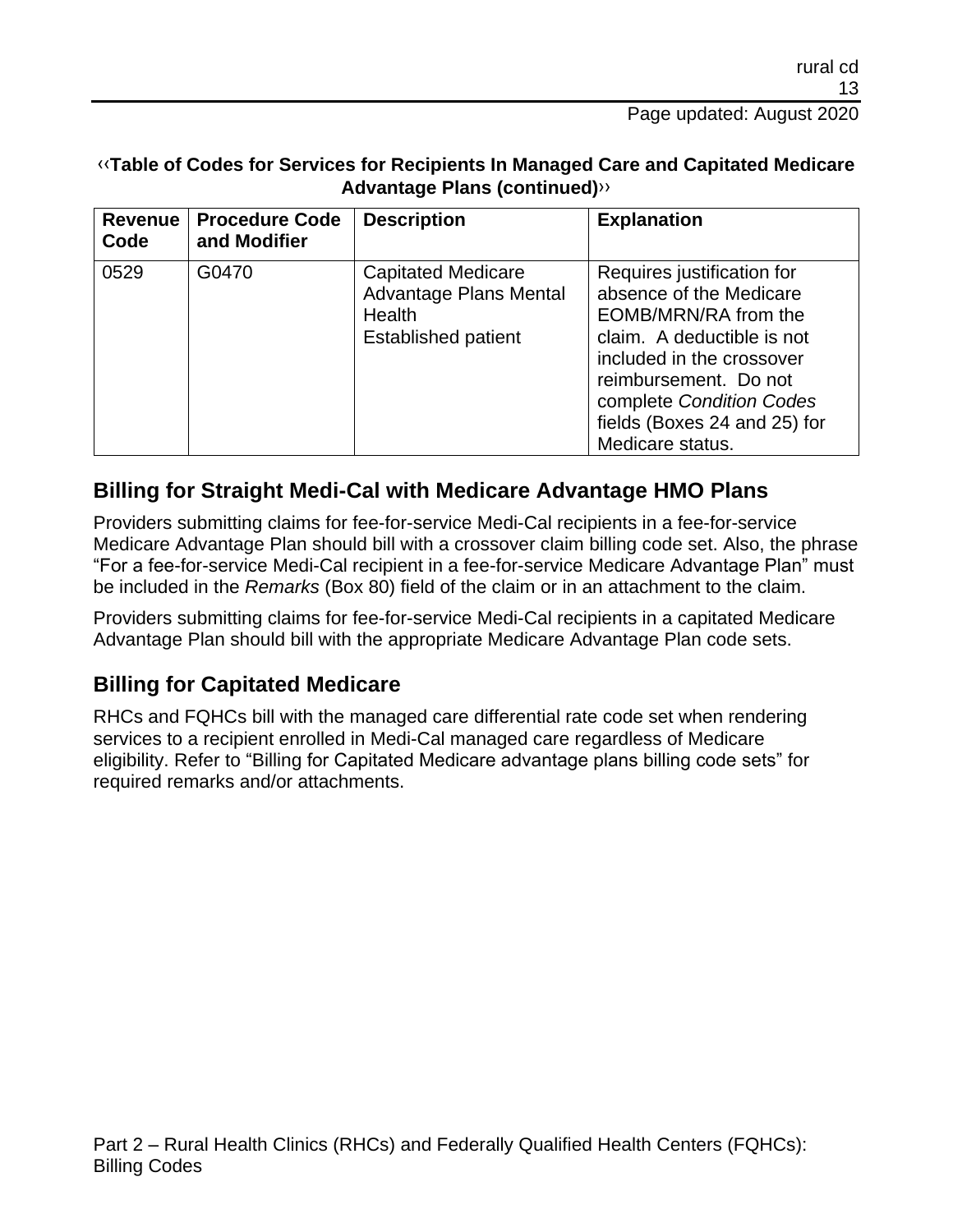## **Billing for Capitated Medicare Advantage Plans**

Generally, claims submitted to Medi-Cal for either crossover claims or capitated Medicare advantage plans billing code sets must include documentation of Medicare denial in one of the following ways:

- Enter three keys facts in the *Remarks* field (Box 80) of the claim:
	- Whether the facility is an RHC or FQHC
	- That the recipient is a managed care recipient
	- One of the following: No EOMB/No MRN/No RA

Or

• On an 8 1/2" x 11" attachment to the claim, specify the following: FQHC (or RHC) Medi-Cal recipient enrolled in a capitated Medicare Advantage HMO and no EOMB (or MRN) (or RA) received from the capitated Medicare Advantage HMO.

### **Billing for Primary Care Services Rendered by a Medical Resident**

Teaching Health Center Graduate Medical Education (THCGME) programs sponsored by the Resources and Services Administration (HRSA) or [‹‹s](#page-15-0)tate-sponsore[d››](#page-15-1) programs (Primary Care Residency Programs) may seek reimbursement for primary care services furnished by a medical resident when billed by a teaching physician. Refer to "Teaching Health Center Graduate Medical Education (THCGME)" in the *Rural Health Clinics (RHCs) and Federally Qualified Health Centers (FQHCs)* section in this manual for specific reimbursement requirements.

### **Crossover Claim Completion Instructions**

For crossover claims, providers do not complete the *Payer Name* field (Box 50) or *Prior Payments* field (Box 54) with prior payment amounts from Medicare or the Medicare carrier. Additional information is available in the *Medicare/Medi-Cal Crossover Claims: Outpatient Services* section.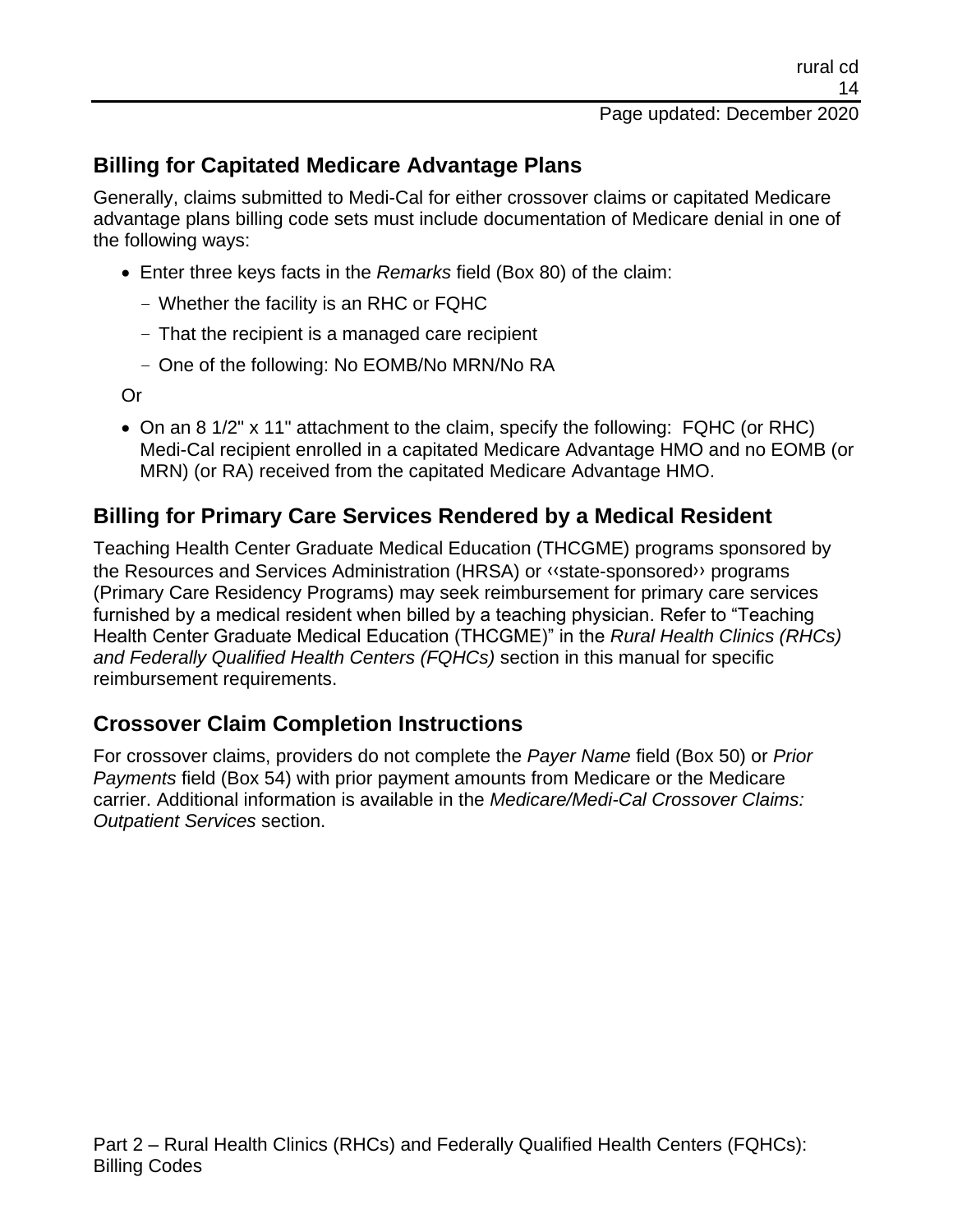## **Rate Determination**

Under the Prospective Payment System (PPS) reimbursement rate, cost reports are not required. An annual revenue reconciliation is made by Audits and Investigations [‹‹\(](#page-15-0)A&I Division[\)››](#page-15-1) staff to equalize the difference between reimbursements from managed care plans and providers' PPS reimbursement rates.

Rates for managed care differential rates and capitated Medicare advantage plans sets are adjusted upon request by the FQHC/RHC. [‹‹A](#page-15-0)&I Divisio[n››](#page-15-1) sends forms for annual distribution to each RHC and FQHC to facilitate this reconciliation.